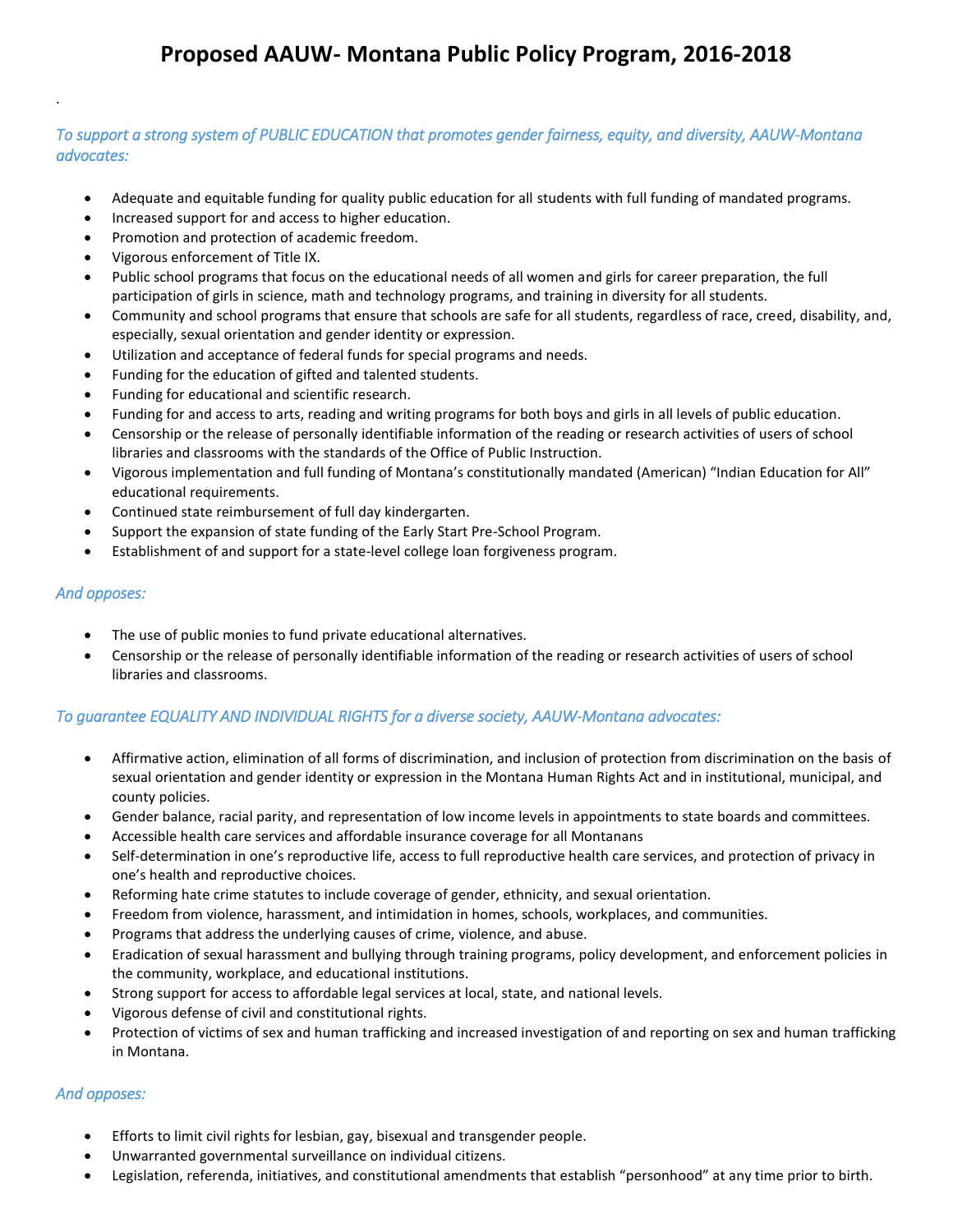- Legislation, referenda, initiatives, and constitutional amendments that limit or restrict access to voting.
- Legislation, referenda, initiatives, and constitutional amendments addressing immigration that create unreasonable requirements for proof of citizenship or limit access to public education and basic health and safety programs.
- Legislation, referenda, initiatives and constitutional amendments that unreasonably limit or restrict refugees.

### *To achieve ECONOMIC SELF-SUFFICIENCY FOR ALL WOMEN, AAUW-Montana advocates:*

- Prohibition of employment discrimination to ensure equitable access to, equal pay for, and advancement in employment.
- Vigorous enforcement of anti-discrimination and equal pay statutes, including Montana's 1983 Comparable Worth Legislation.
- Access to high quality, affordable dependent care.
- Programs that provide women with education, training, and support for success in the workforce.
- Programs that improve access to post-secondary education, career development, child care, and increased earning potential for persons making the transition from public assistance to self- sufficiency.
- State funding for welfare and unemployment programs.
- Measures to ensure legal recognition and financial benefits for unpaid work.
- State support of small and micro businesses.
- Affordable housing.
- Protection of environmental quality.
- Development and maintenance of adequate infrastructure in MT.
- Tax policy that provides for funding of essential state services.
- Protection from predatory lending practices.

### *And opposes:*

- Weakening or eliminating the state's non-gender insurance laws.
- Any laws, referenda, or initiatives that, in the name of tax relief, result in the reduction or elimination of government programs and services for women, children, and the poor.

### *D. To promote the ARTS and HUMANITIES, AAUW-Montana advocates:*

- Adequate funding of cultural and aesthetic projects, public radio, public television, and public organizations which support the arts and humanities, including but not limited to the Montana Arts Council, the Montana Committee for the Humanities, Montana State Library System and the Montana Historical Society.
- Adequate funding for basic research in the arts and humanities.

### *And opposes:*

All forms of censorship of the arts.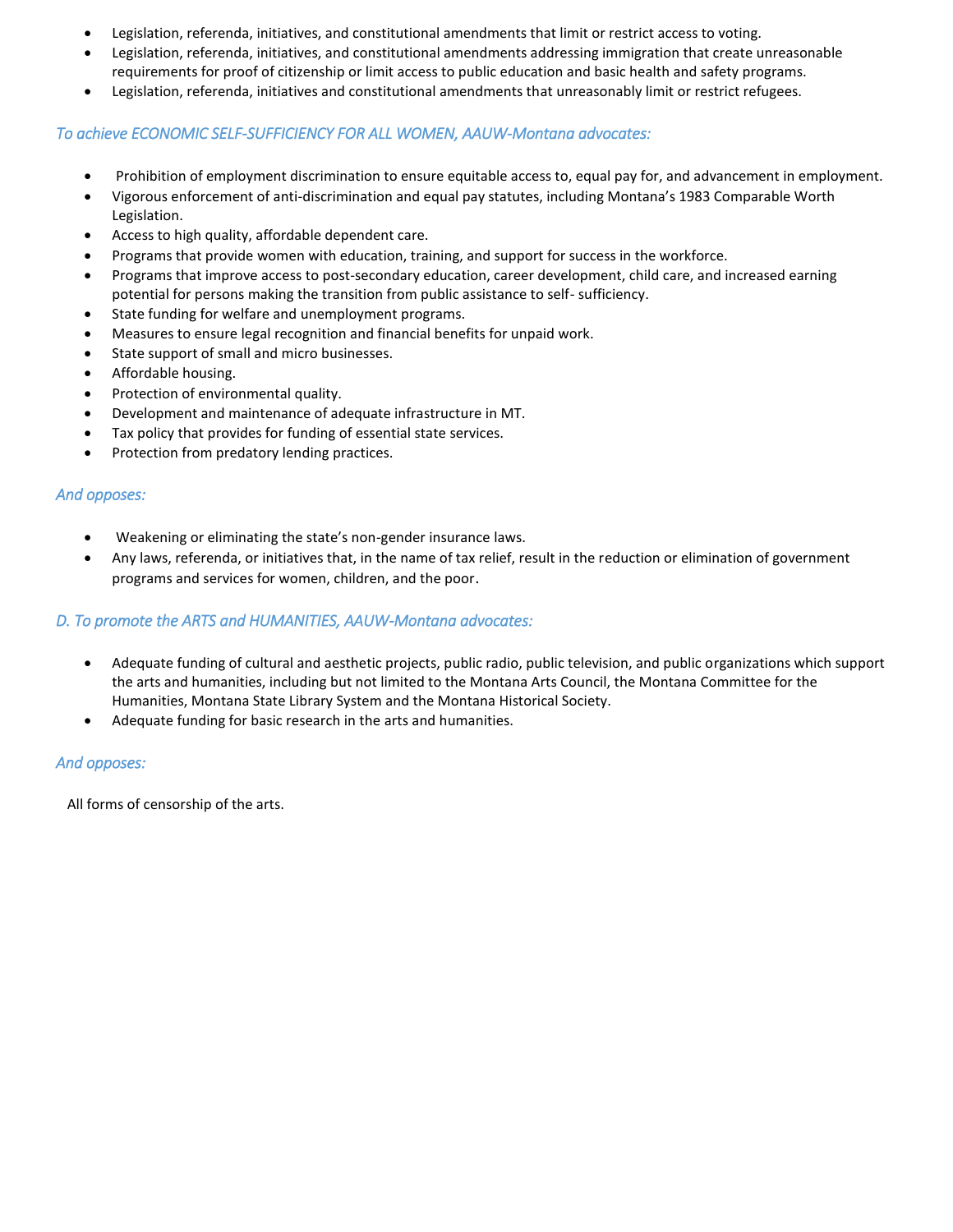# **PROPOSED RESOLUTIONS, 2016–2018**

# **Resolution #1**

### **Opposition to All Efforts to Suppress Voting in Montana.**

Montana has an enviable reputation for its open registration laws which especially work to the benefit of women and residents of rural counties. Same day registration ensures that citizens who have difficulty getting to their county courthouses will still be able to participate fully in our democracy.

**Therefore, be it resolved** that AAUW-Montana oppose all efforts at voter suppression.

*To implement this resolution, AAUW-Montana will work in coalition with other organizations to educate their members about this issue and to join local coalitions in opposition to voter suppression.*

# **Resolution #2**

**Support for Development and Implementation of Policies against Sexual Violence on Campus.**

Montana has been in the center of the recent controversy over campus policies and actions re sexual assault and violence on campuses. During the last four years, AAUW has been one of the organizations at the forefront of addressing this issue. AAUW wrote a letter urging the regents' to adopt best practices and training across the MT University System. State AAUW leadership has also spoken at two regent's meetings. In response, new federal guidelines and regulations have been issued and distributed to campuses. Now, each campus is responsible for developing and implementing policies in keeping with the new guidelines and regulations.

AAUW supports legislation to change the statutes on sexual assault. The new language is proposing to delete a requirement to prove force in sexual assaults and replace it with a requirement to obtain consent for sexual acts. This work is happening now in the Law and Justice Legislative Interim Committee and will be presented to the MT Legislature in 2017 from this committee. This change will reflect national best practices.

**Therefore, be it resolved** that AAUW-MT Board of Directors urges all MT AAUW branches to ask legislative candidates about their support of this proposed change in statute language re sexual assault and violence on MT campuses. Also, each AAUW branch is strongly encouraged to educate their members and the public about this change. *To implement this resolution, the AAUW-MT will work in coalition with other organizations as well as the MT Board of Regents and the MT university campuses to educate and encourage their support of the legislation to be presented to the 2017 MT legislature.*

# **Resolution 3**

**Continue support of Montana's Medicaid Expansion Program—HELP (Health & Economic Livelihood Partnership).** The 2015 Montana Legislature passed the HELP Act to ensure all eligible consumers are enrolled in and have access to quality health care, regardless of location in Montana.

By April 2016, 42,166 people have now enrolled in HELP to improve their lives and health. Because of HELP 5,100 Native Americans (12% of the enrollment) will now have a choice for their health care.

**Therefore, be it resolved** that AAUW -MT will support the HELP Act and will oppose measures to decrease this program. *To implement this resolution, AAUW-MT will work in coalition with other organizations for the expansion of HELP and*  will educate their members and communities about the need for quality health care.